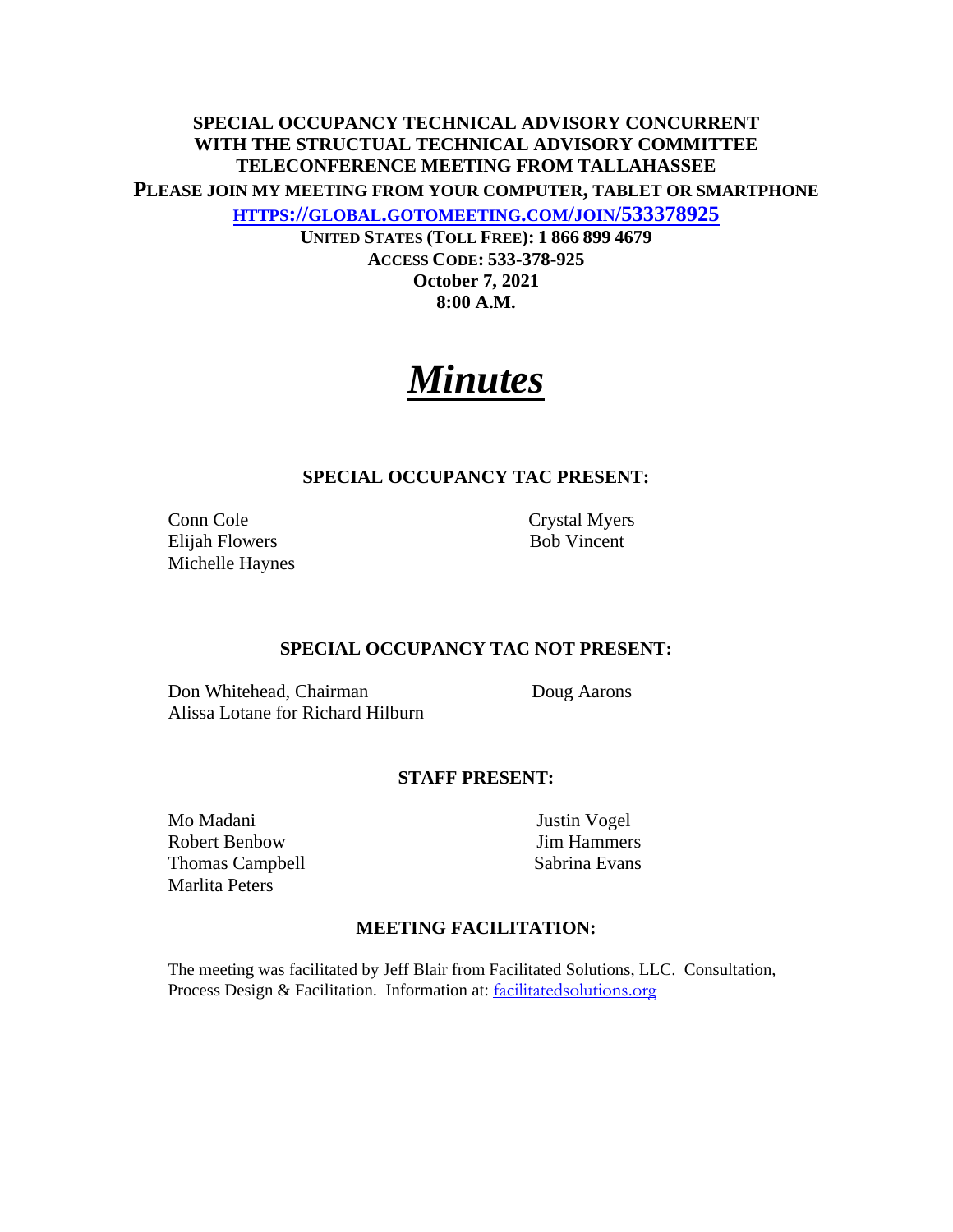Special Occupancy TAC October 7, 2021 Page 2

## **Welcome:**

### **Time: 8:00 a.m.**

Mr. Blair welcomed everyone to the concurrent meeting of the Special Occupancy TAC, and Structural TAC.

## **Roll Call:**

Mr. Blair performed roll call for Special Occupancy TAC. A quorum was determined with 5 members present at roll call.

### **Agenda Approval:**

Ms. Haynes entered a motion to approve the agenda for today's meeting as posted. Mr. Cole seconded the motion. The motion was passed unanimously with a vote of 5-0.

### **Approval of Minutes from September 24, 2021:**

No Action

### **Declaratory Statements:**

### **1) DS 2021-050 by Thomas Smith of Classic Florida Dream Homes, LLC**

Mr. Smith, petitioner was present on the call and provided information on the declaratory statement.

Mr. Belcher stated that he and FHBA are in support of the staff analysis.

Mr. Madani provided the background information on the declaratory statement, along with questions and full analysis.

Mr. Vincent entered a motion to support the staff analysis on the declaratory statement. Mr. Flowers seconded the motion.

Mr. Cole asked a question regarding the private provider affidavit. Mr. Madani answered Mr. Cole's question regarding the private provider affidavit.

The motion was passed with a vote of 6-0.